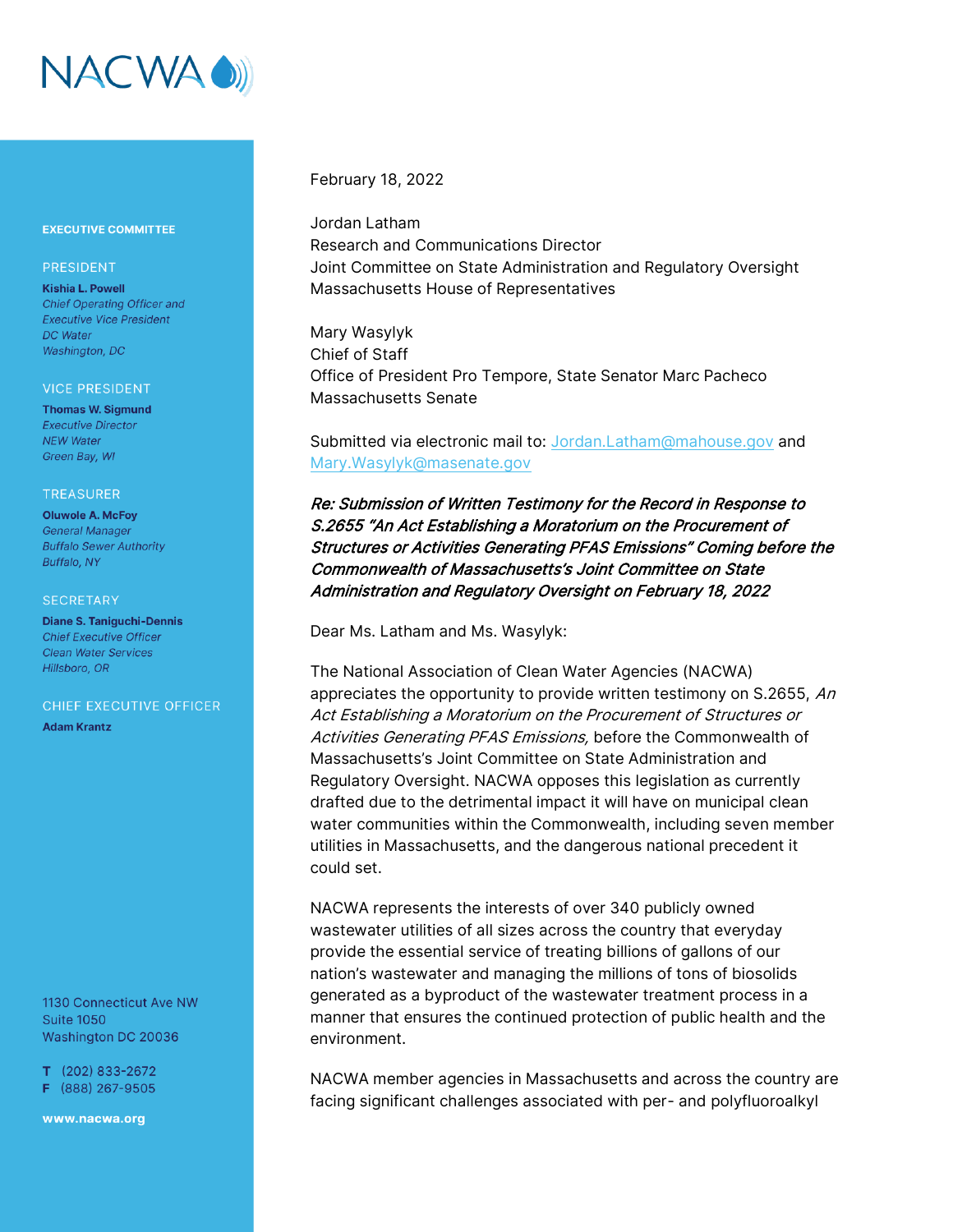NACWA Comments on Massachusetts S.2655 February 18, 2022 Page 2 of 5

substances (PFAS), including the erroneous perception that public clean water utilities are sources of PFAS. As a result, these utilities will bear considerable costs and liabilities for a contaminant they are not responsible for placing into the environment in the first place. Our members are public health and environmental stewards that have invested billions of dollars to comply with stringent and costly Clean Water Act and other requirements to help improve our nation's overall water and air quality.

PFAS are perhaps the most challenging and complex contaminant the wastewater community has ever faced. Due to the lack of sufficient scientific understanding at the moment, the mere presence of PFAS, even at extremely low parts per billion (ppb) or parts per trillion (ppt) levels, is leading some to conclude that any amount of PFAS is harmful, creating an existential threat and a possible end to how our members manage the continual byproduct of the wastewater treatment process—known as municipal biosolids. Municipal biosolids in no way resemble industrial sludges, though they may contain low levels of pollutants, including PFAS, that make their way into the nation's public sewer systems.

Prohibitions based on the mere presence of PFAS and not risk, as this legislation aims to do and as seen in other states, have left municipal clean water utilities to seek more burdensome, costly, and limited biosolids management alternatives (e.g., landfilling) that do not necessarily provide enhanced environmental benefits. This underscores the importance of developing and preserving a range of viable and environmentally beneficial biosolids management options.

Our members have expressed concern that this legislation, as currently drafted, may severely impact current municipal biosolids management options and may also stymy any innovation for future biosolids management opportunities. In addition, this proposed bill short circuits several efforts underway at the U.S. Environmental Protection Agency (EPA) that are intended to better understand the risks of PFAS to public health and the environment and make informed scientific and regulatory decisions based on a scientific understanding of actual risk.

# Municipal Biosolids Management Options Are Limited; A Moratorium Further Reduces Residual Management Opportunities

NACWA members and other clean water utilities nationwide are limited in selecting from a few highly-regulated biosolids management pathways—land application, land disposal (landfilling), and thermal treatment/incineration via sewage sludge incinerators (SSIs). These options have been under continued intense state and federal scrutiny, and each has its own unique tradeoffs.

Land application, long proven to be a safe, environmentally friendly and sustainable beneficial use of biosolids, is nevertheless facing prohibitions in some states in light of potential PFAS-related concerns that have mostly been caused by industrial sludge, not municipal biosolids. The use of landfills is a secondary option to simply bury biosolids when they cannot be land applied, but issues with dwindling landfill capacity, new rules prohibiting landfilling of organic materials, costrelated hurdles due to PFAS concerns and contributions to greenhouse gases (GHGs), all weigh heavily when utilities are considering this option. Utilities that take advantage of the remaining option, the use of SSIs to thermally reduce volume and treat municipal biosolids, are the most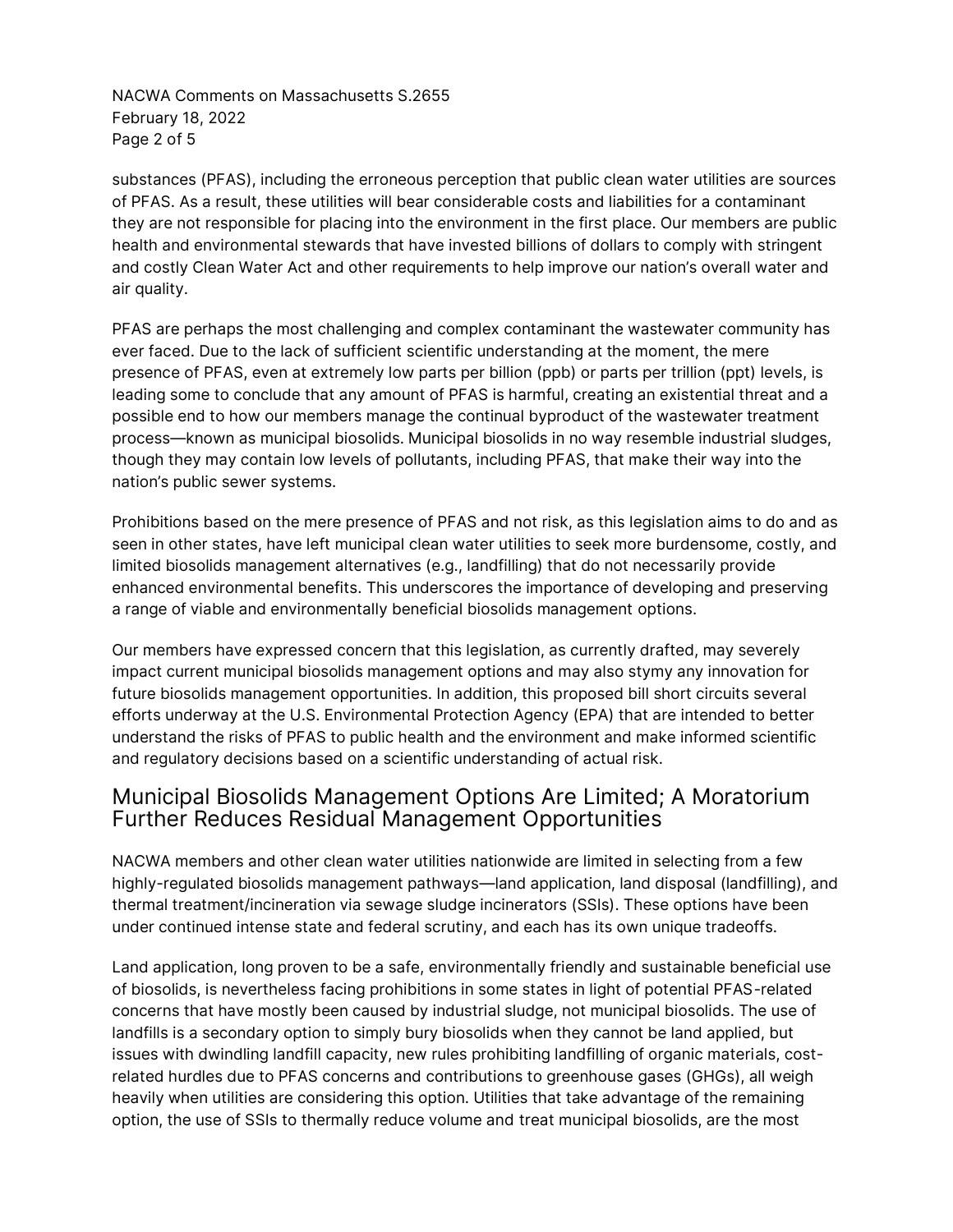NACWA Comments on Massachusetts S.2655 February 18, 2022 Page 3 of 5

heavily regulated, with rules under the Clean Water Act governing the practice, and stringent Clean Air Act Maximum Achievable Control Technology (MACT) standards that have led to many utilities shuttering their units due to the difficulty in meeting the required emission limits. These few options demonstrate the already limited management capacity for biosolids generated by the wastewater treatment process.

As written, this legislation proposes a moratorium on both the procurement of new structures or activities and a pause on any new use or modification of an existing use or structure that may generate air emissions that contain PFAS. NACWA has serious concerns that this legislation as drafted will effectively prevent any modifications that might be necessary to improve operations at existing POTWs using SSIs within the Commonwealth until EPA and the Massachusetts Department of Environmental Protection have codified pollution emission standards for PFAS under federal and state law – which could be many years, if not longer.

Essentially banning modifications for current operational activities ( $e.g.,$  incinerators) and/or future innovative technologies, like gasification, will only exacerbate an already narrowing field of management options and further play a role in a potentially catastrophic situation where wastewater systems have no environmentally or economically viable way to manage the tons of biosolids residuals generated from the wastewater they receive. A ban on modifications could have the unintended consequence of preventing a utility from adding necessary pollution control devices to address other, non-PFAS pollutants, or from making other upgrades to reduce overall emissions.

# EPA has not Committed to Promulgating Emission Standards Anytime Soon

EPA's PFAS Strategic Roadmap, issued in October of 2021, acknowledges the Agency is "building the technical foundation on PFAS air emissions to inform future decisions." Noticeably, the Agency has not committed itself under the Roadmap to promulgating PFAS emission standards under the Clean Air Act or providing any timeline to achieve such a regulatory outcome as it has done for PFAS through other environmental statutory frameworks. Instead of setting potentially unrealistic timeframes for itself, the Agency is working to collect and study the data it needs to make an informed decision about PFAS emissions and the need for emission standards.

The Agency continues to study how PFAS moves through thermal treatment processes and is looking for cost-effective technologies that may be available to break the strong carbon-fluorine bond that makes PFAS difficult to destroy. These technologies do not exist at the moment.

Not only is NACWA concerned that this moratorium will impact existing utility SSIs operations and potentially further limit biosolids management options, but it also effectively prohibits technologies such as gasification or pyrolysis within the Commonwealth that may offer innovative and capable mechanisms for sustainably managing biosolids. Depending on how these units are configured, these processes are providing a beneficial end product that can be used for fertilizer (biochar) and/or a renewable source of energy (a synthetic natural gas or hydrogen fuel) for utilities.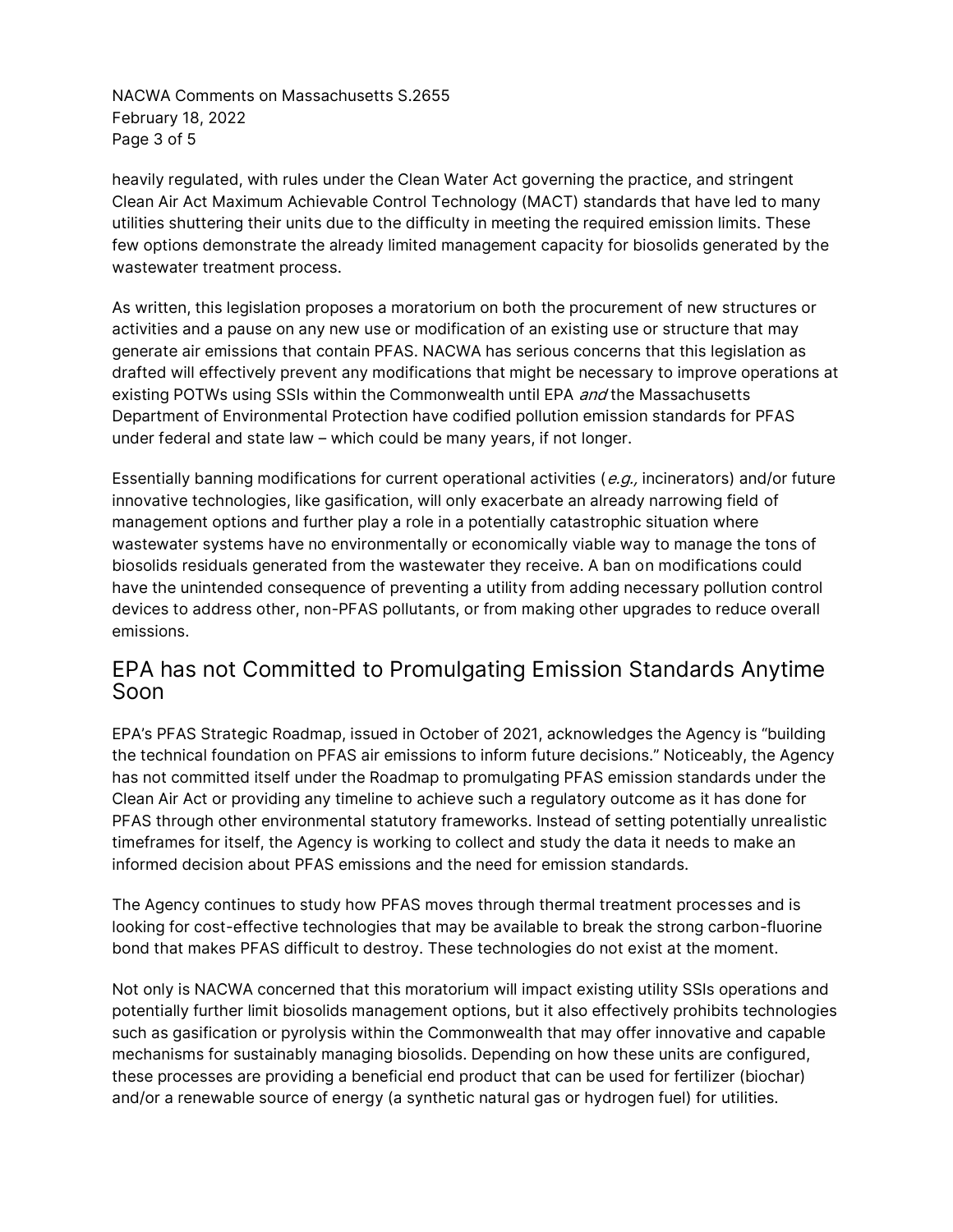NACWA Comments on Massachusetts S.2655 February 18, 2022 Page 4 of 5

Further, early data of gasification and pyrolysis units show non-detects of PFAS in the biochar byproduct, which is a positive sign. While more research is needed, curbing this technology until standards are promulgated would be very shortsighted and detrimental.

The legislation is particularly problematic because the moratorium it creates would place these thermal treatment options in limbo for an unknown period of time. Many NACWA members are in long-term planning discussions around biosolids management options and are looking for alternative approaches, especially in situations where utilities employ incineration and their SSIs are nearing the end of their useful lives. Given the complexities, costs and limitations of switching to land application or landfill disposal, these utilities are looking at newer thermal treatment options like gasification, as potential solutions. It makes no sense to limit those options without any scientific reason to do so and limiting the modification of existing units could lead to unintended negative environmental impacts.

# U.S. EPA is Currently Looking into Gasification Under an Appropriate Regulatory Pathway and is Making Progress to Understand Potential Human Health and Environmental Risks

Recently, EPA published an Advanced Notice of Proposed Rulemaking (ANPRM) for the Potential Future Regulation Addressing Pyrolysis and Gasification Units. As EPA notes in the ANPRM, "pyrolysis and gasification technologies have been used to convert solid and semi-solid materials… into useful products such as energy, fuels, and chemical commodities," and lists a handful of commercial scale and pilot scale gasification units intended for processing biosolids that are currently operating or near operational states in the United States.

Thermal options like gasification and pyrolysis could become increasingly viable and environmentally beneficial biosolids management options. NACWA encourages the Commonwealth, just as we did with EPA, to not unduly stifle continued innovation in this space.

Further, EPA has committed to understanding the human health and environmental risk associated with PFOA and PFOS in municipal biosolids and has completed its problem formulation—the first step in a risk assessment framework. The Agency has selected members of the scientific community to participate in the Science Advisory Board's (SAB) review of EPA's updated risk assessment approach to evaluating the actual risk posed to human health and the environment by pollutants in biosolids. Once the SAB completes its review, EPA will begin the process of

evaluating whether a rulemaking under Clean Water Act Section 405(d) is warranted should PFOA and PFOS concentrations in biosolids be found to pose a risk to human health or the environment. NACWA strongly encourages the Commonwealth to hold off on any legislation or regulation around PFAS in biosolids until this process by EPA is complete.

It is also important to recognize that municipal wastewater utilities and the biosolids generated from the treatment process are not the source of PFAS. POTWs are "passive receivers" of PFAS since they do not produce, manufacture, or profit from these chemicals but instead passively